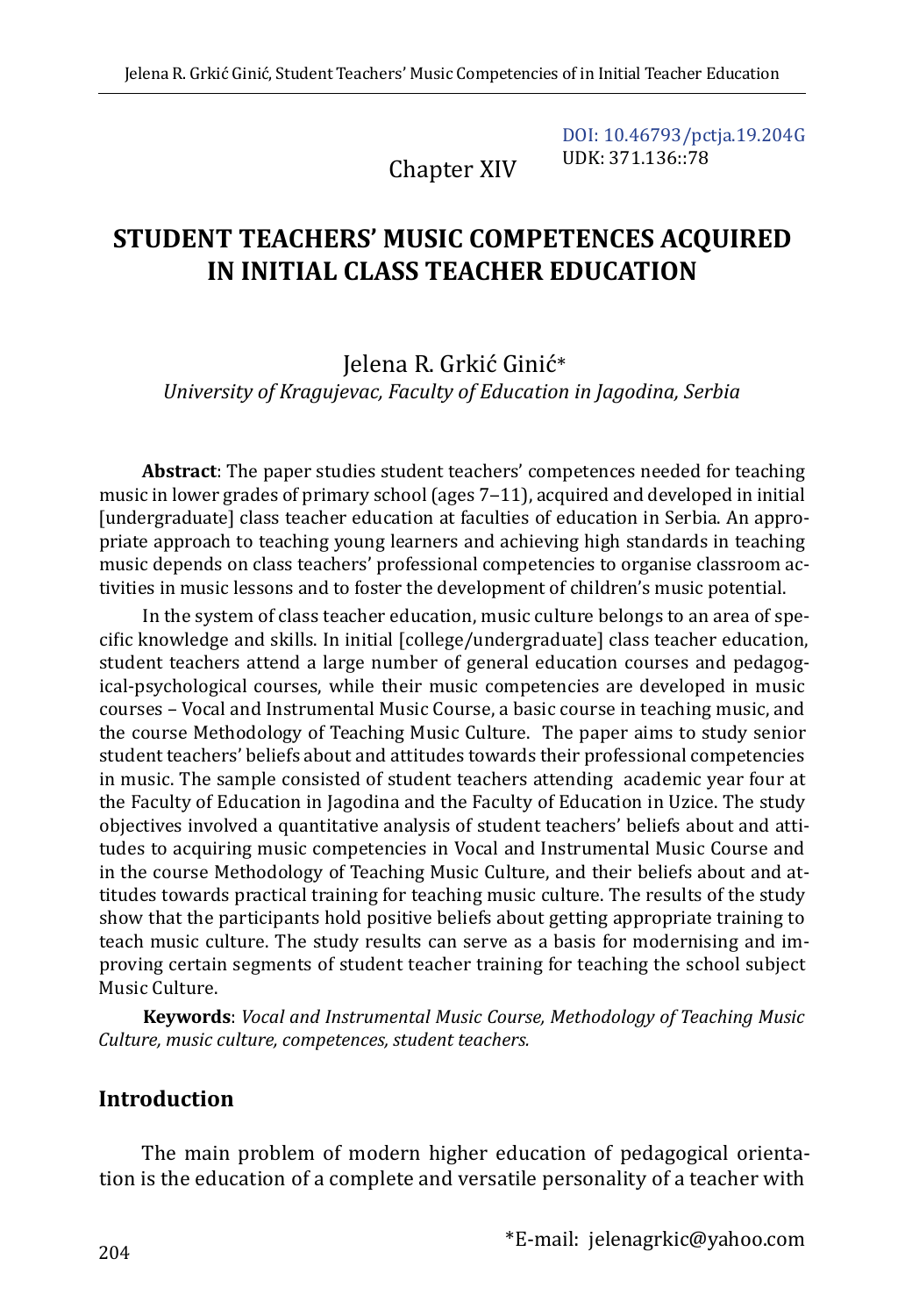innovative ways of thinking, with an open-minded perception of the world and artistic culture. In solving the problem of how to improve the quality of education, great importance is attributed to systematic training of educated, highly-qualified and competent experts. In this respect, special importance is attributed to the problem of strengthening the continuity between all components of the educational system in which the aim of education should be multilayered: in social life – to socialize an individual, in the area of general education – key competences, in the professional area – professional competence. Thus, a competent approach has become the most relevant and appreciated in the contemporary pedagogical knowledge (Белоусова [Belousova], 2012). Introduction of such approach into the domain of higher education enables improvement of the educational system and reaching a new level of quality.

Contemporary approaches and requirements for the professional education of class teachers teaching Music Culture in primary schools emphasize the problem of how to identify integrated indicators for the development of future experts in musical education at Faculties of Education. An important and necessary requirement of modern reality is the professional competence resulting from students' readiness to work as teachers. Competence can and should be considered as a criterion of the quality of teachers' pedagogical work in a pedagogical activity, communication, personal development, while competency is an individual indicator of the quality of proficiency (Барышникова [Baryshnikova], 2012).

Music education at Faculties of Education should comprise different music competencies at multiple levels (Сaвельева [Savelyeva], 2012: 10). The aims of the music pedagogical process are its predictable results: in the most general sense, it is necessary to prepare specialists for general education school, those who are able to perform a completely functional music pedagogical activity (Полякова [Polyakova], 2009: 241). A teacher needs to have music and methodological competencies to the extent necessary to understand logics of the music profession. Professional competence of a teacher, as information integration (a complex of various fields of knowledge), creates a potential for producing a modern, responsible and versatile teacher, who is aware of the importance musical education has for the child´s intellectual, mental, moral, and aesthetic development.

The paper studies student teachers' competencies acquired and developed in initial class teacher education at Faculties of Education. An ppropriate approach to teaching young learners and achieving high standards in teaching music depends on class teachers' professional competencies to organise classroom activities in music lessons and to foster the development of children's music potential.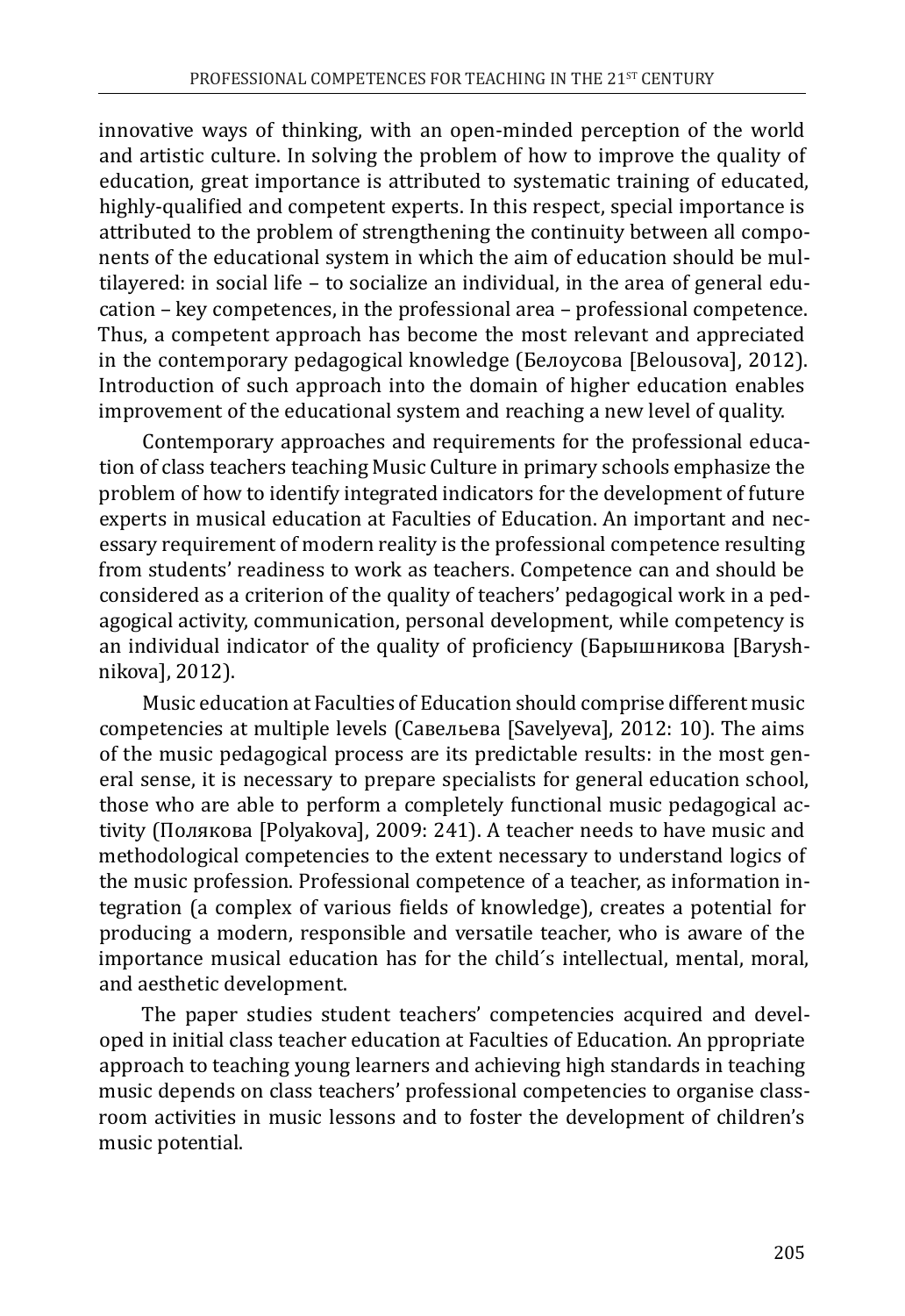#### **Music competencies**

The first person to provide primary school children with music education systematically and professionally is the teacher. Very young learners express themselves through music by singing, playing an instrument, and movement, while active participation in music creation and performance leads to a creative and cheerful learning environment which can encourage more active and more meaningful engagement of children in curricular, extra-curricular, and other types of music activities. A professional and creative approach to teaching music enables a teacher to build foundations for students´ further music education, which is his/her main responsibility.

Teaching Music Culture to very young learners in primary schools is conducted by teachers trained at the Faculty of Education. They have the most responsible role through all stages of the teaching process. Knowing that teaching music largely depends on teachers` competence, they need to have appropriate competences and scientific and professional knowledge. Baryshnikova (2012) believes that music competence of a teacher is a unity of the main components, and at the same time it is characterized by specific competencies, getting a variety of integrative and secondary new components, contributing thereby to raising the level of professionalism of music teachers. When defining teachers' competencies, we should consider all special features of their work which is complex and comprises the necessity of continual professional development.

The Taxonomy of teachers` competencies presented in Standards for Teacher` Competence and Their Professional Development (Standardi kompetencija za profesiju nastavnika i njihovog profesionalnog obrazovanja 2011) defines competencies as a teacher`s set of necessary knowledge, skills, values, and attitudes, which is defined in relation to learning aims and outcomes. From the perspective of professional education, professional competencies can be defined as the ability to perform complex working roles, functions and responsibilities based on specific professional knowledge and skills, attitudes and values according to a defined standard or expectation (Despotović 2010: 136). Kozyreva (Козырева 2008) points out that professional competence of a music teacher is a characteristic of a teacher, while his/her primary quality is the practical readiness to deliver a music and pedagogical activity professionally, based on integration of pedagogical and special abilities, acquired knowledge, developed skills and abilities.

Teaching music in primary education comprises the areas presented in the Teaching and Learning Plan in the first cycle of primary education (Plan nastave i učenja za prvi ciklus osnovnog obrazovanja i vaspitanja 2017), such as singing, playing an instrument, listening to music, and musical games. Accordingly, a primary school teacher should be trained to perform the above said activities, and to be able to sing and play a musical instrument. According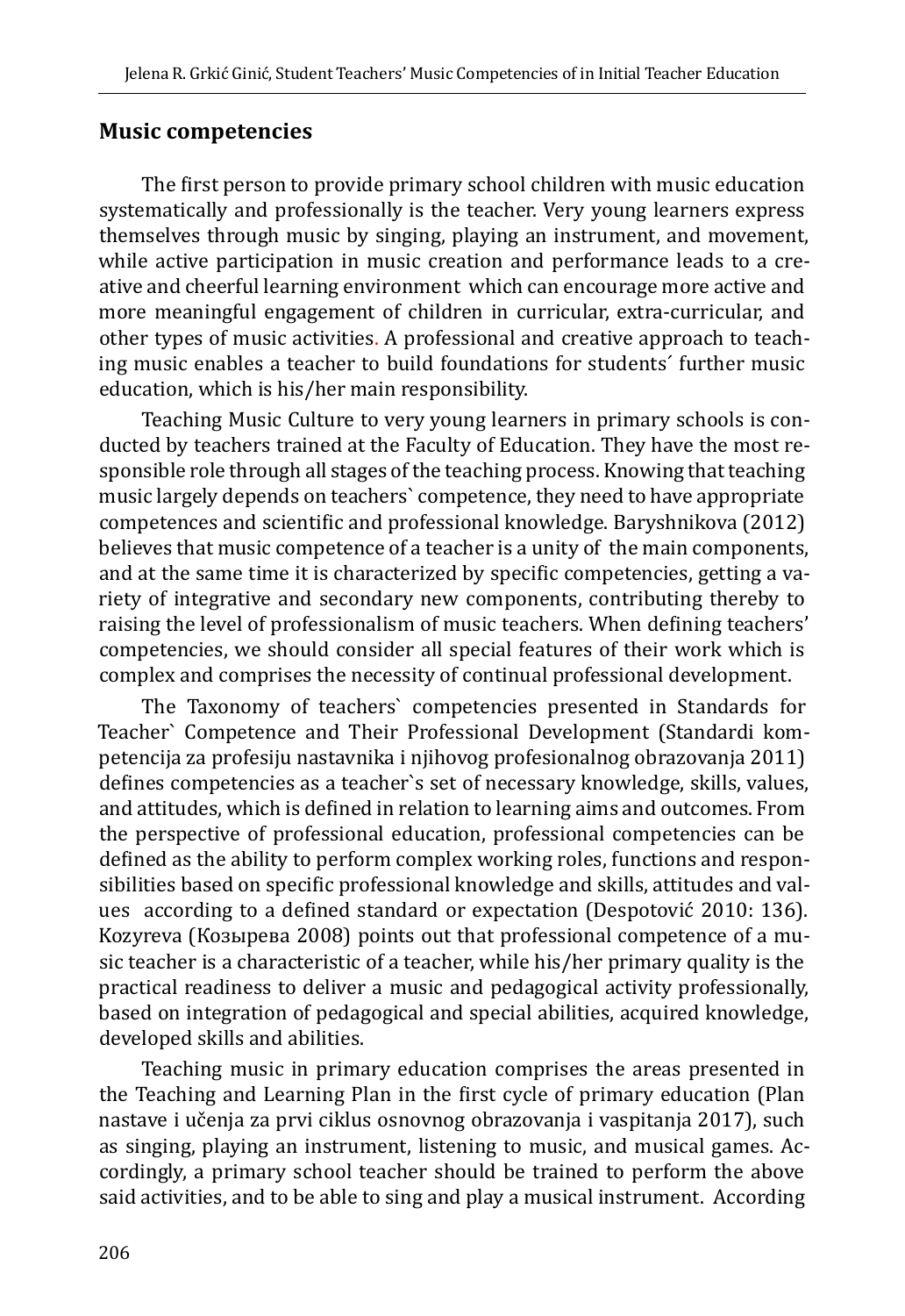to the defined competencies for teaching music in primary schools and determined minimum music competencies of student teachers, a framework for musical education at the Faculty od Education has been created (*Knjiga predmeta – osnovne akademske studije Učitelj*, Jagodina/Užice, n.d.; [*Book of Courses – undergraduate academic studies Teacher*, Jagodina/Užice, n.d.]; BCJA; [BCUE]). Kane (2005) states that the music education curriculum has to be founded on practical music knowledge and skills which are acquired through teaching methods used in teaching music.

The main source of student teachers' musical and methodical competencies is their musical education at Faculties of Education. The acquired knowledge, skills and attitudes to music, will influence children`s development and learning, as well as the way their attitude to music art is formed.

#### **Musical education of student teachers at Faculties of Education**

Teaching music at Faculties of Education is conducted with the aim of providing students with music competencies in order to ensure high standards of children`s musical education from the beginning of general education. This is why it is important to identify the aspects of teaching music which have a positive influence on the development of music competences, in order to use their efficiency to achieve the best possible outcomes of student teachers` professional education.

Faculties of Education educate student teachers to teach Music Culture from academic year one in the Vocal and Instrumental Music Course, a basic course in teaching music. The aim of this course is to introduce students to the basics of music theory and skills required for successful teaching the school subject Music Culture in lower grades of primary school (BCJA: 17; BCUE: 8). Teachers` music competencies include playing a harmonic instrument which is used to accompany class singing, as well as training a student teacher to sing. In order to be able to teach singing, teachers need to be able to sing themselves, but in reality there are often teachers who are unable to reproduce vocally a children`s song. Therefore, playing an instrument is important as it can support a teacher`s singing. Singing training is, according to Šulentic-Begić, Begić and Škojo, "a relatively simple task, because students with at least an average amount of musical ability can be trained to sing in the appropriate way by simply teaching them songs appropriate for children, without any specific effort and special teaching methods that would be a problem for the students" (Šulentic-Begić, Begić, Škojo 2017: 206). However, we have to be aware of the fact that students come to University with different music abilities, thus teaching methods need to be adapted to the abilities of most students, which leads to the usage of various teaching methods, with outcomes varying from one generation to another.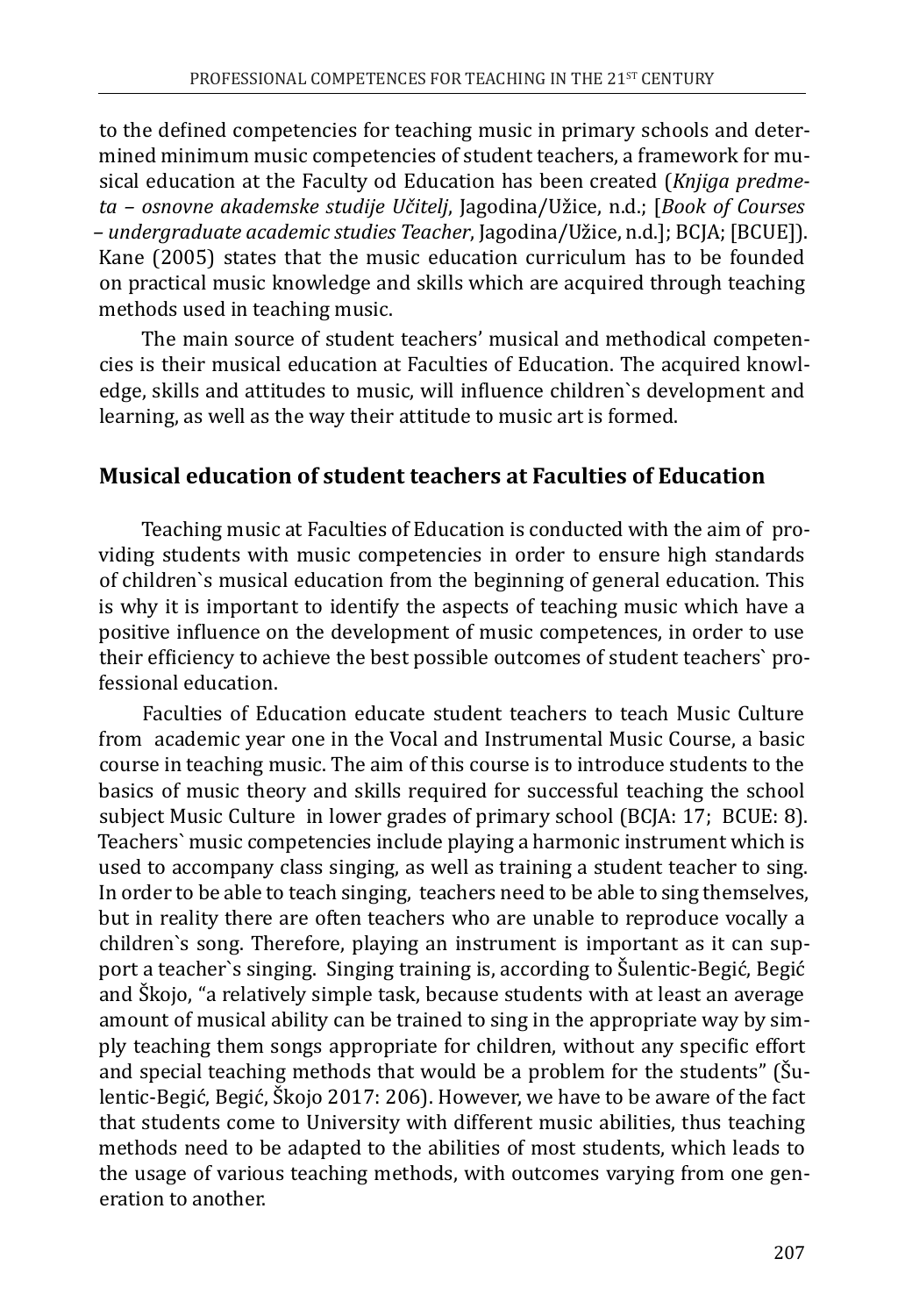Further music education is based on building methodical competencies in the course Methodology of Teaching Music Culture, with the aim "to enable students, from the aspect of theory, to teach Music Culture" (BCJA: 64). Student teachers should implement learning subjects according to the age-related possibilities and abilities of young learners. They should answer the questions related to convenience of certain learning subjects, i.e. what are the subjects of the learning content, and which means, methods, procedures and organized forms are used to implement them (BCUE: 48).

The ultimate goal of student teachers` education at Faculties of Education is to provide them with practical training for their professional career, when students try to understand and apply their theoretical knowledge. For student teachers, this period of education is the most important for acquiring professional competencies, as their practical training is conducted in realistic conditions and the environment where they will work one day, i.e. primary schools. During the working week, students attend classes of a certain school subject under the mentorship of a professor or teaching assistant. As for practical training for teaching Music Culture, each student should create, plan, organize and deliver independently two lessons, if possible in two different classes, in order to be able to feel and comprehend the differences in methodical approaches, communication and special requirements implied by working with students of different ages, as well as differences in curricular contents related to Music Culture. Students also attend the classes delivered by their colleagues and keep *a diary* of practical lessons where they note down basic methodical information on each class they observed, methodical particularities they noticed during classes, and give their critical opinion on the observed class.

Practical Training is a very important and necessary component of student teachers' education. The extent to which this practical method of gaining experience will have an influence on their future job and professional development depends a lot on students' motivation, interests, and personal engagement; on the other hand, the quality of such experience and to which extent it will contribute to further development of their professional skills depends on the actual process of organization and students` practical training (Grkić 2012: 209).

The main downside of students' musical education is the fact that there is a gap, one or two terms long, between the Vocal and Instrumental Music Course and the course Methodology of Teaching Music Culture, resulting in discontinuity in work and reduced efficiency in musical education. The other downside is the insufficient number of classes and academic terms for studying music courses. Such organization of music courses can influence the quality of student teachers' education. Da Vries (2011) established that the amount of time spent on music courses during studies determines whether a teacher will teach music during primary education. This problem is not related to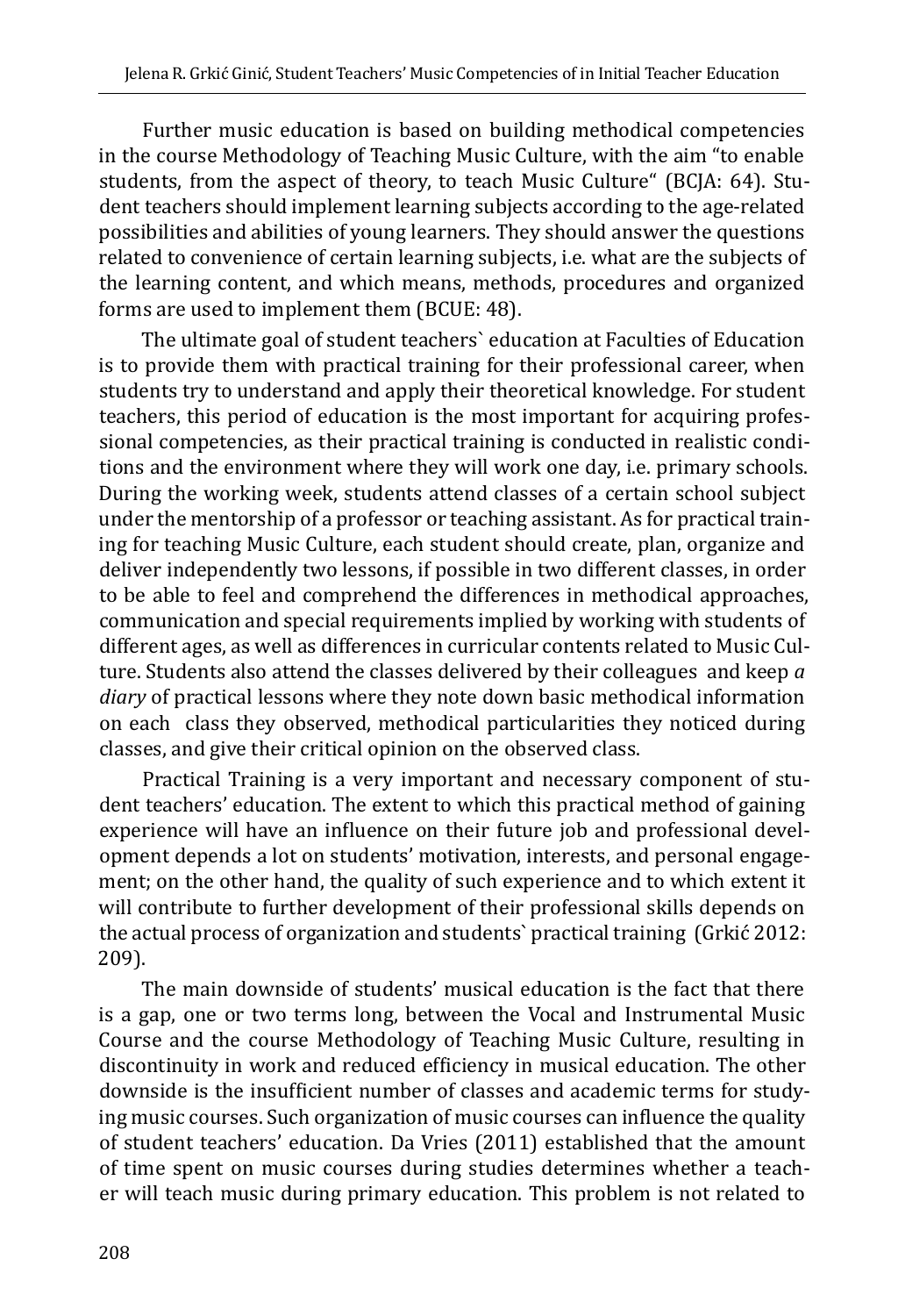Faculties of Educations in Serbia only. The participants of research on music competencies conducted by Šulentić-Begić et al. (2017) in Croatia, methodology teachers from seven Faculties of Education, came to the conclusion that more classes should be dedicated to music courses, with particular emphasis on an increased number of practical classes, and reduced number of music theory classes. Considering that there are not enough classes as part of music courses at teacher education studies, music must be taught *from practice to theory*, or in other words, when there is not enough time, music must be taught from music and the appropriate teaching methods should be acquired simultaneously (Šulentić-Begić et al. 2017: 207).

The purpose of this paper was to examine student teachers' beliefs about and attitudes towards the quality of education, i.e. acquirying music competences and practical ability to teach Music Culture at primary schools, since in our country research into students' beliefs about their musical education at Faculties of Education has never been conducted. This is how we could understand in a more comprehensive way the advantages as well as disadvantages that the above-mentioned teaching method used in initial [undergraduate] education definitely contains, and perceive objectively particular segments which need to be improved or changed.

## **Research Methodology**

## *Reasearch Goals and Tasks*

For the above said reasons, we conducted research at the beginning of the second term of the academic year 2018/19. The basic goal of our research was to examine the beliefs and attitudes of student teachers attending academic year four of the study programme: Teachers at the Faculty of Education in Jagodina and Faculty of Education in Uzice to acquiring professional competencies for teaching music during their studies. Besides this, the goal was to collect empirical data which used as a basis for improving the quality of the Vocal and Instrumental Music Course and the course Methodology of Teaching Music Culture and practical training to teach music, i.e. data on the ways and aspects in which, according to students` beliefs, teaching of these courses should be improved.

In compliance with the research goal, the following tasks were set:

- To examine students` beliefs about competencies acquired in the Vocal and Instrumental Course;
- To examine students` beliefs about competencies acquired in the course Methodology of Teaching Music Culture;
- To examine students` attitudes to their practical competencies to teach Music Culture;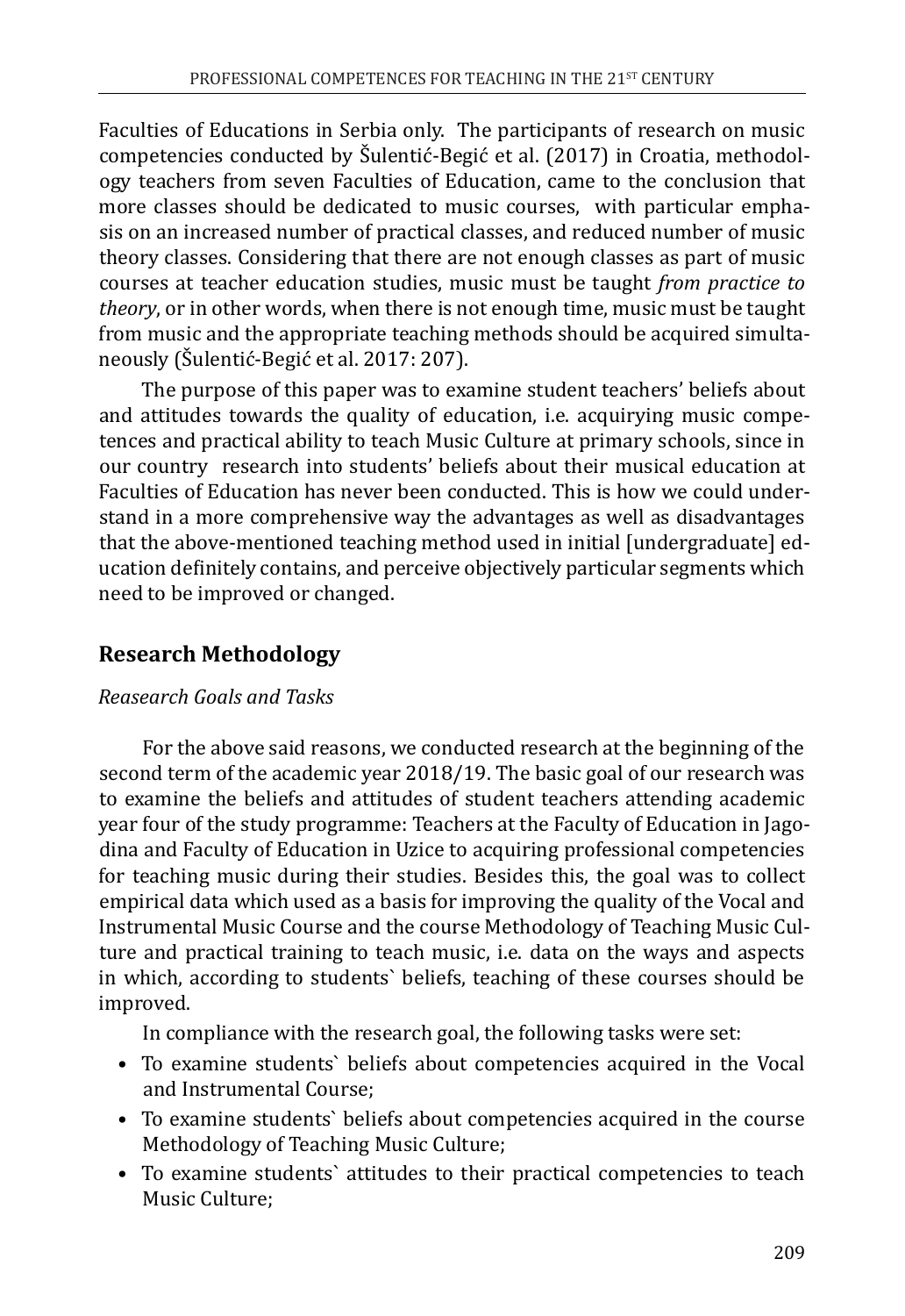- To examine students` beliefs about the learning content of the Vocal and Instrumental Music Course which needs to be improved;
- To examine students` beliefs about the learning content of the course Methodology of Teaching Music Culture which needs to be improved;
- To examine students` beliefs whether the number of classes of Vocal and Instrumental Music Course, the course Methodology of Teaching Music Culture and practical training need to be increased.

#### *Research Hypothesis*

The basic hypothesis is: students hold positive beliefs about and attitudes to their training to teach Music Culture, but there are a lot of details which should be dealt with and accomplished in a different and more versatile way.

The auxiliary hypotheses which were the starting point of our research are as follows:

- 1. we assume that more than half of students (50%) hold positive beliefs about competencies acquired in Vocal and Instrumental Music Course;
- 2. we assume that more than half of students (50%) hold positive beliefs about competencies acquired in the course Methodology of Teaching Music Culture;
- 3. we assume that more than half of students (50%) hold positive beliefs about their practical competence to teach Music Culture;
- 4. we assume that more than half of students (50%) believe that in Vocal and Instrumental Music Course singing should be improved;
- 5. we assume that more than half of students (50%) believe that the course Methodology of Teaching Music Culture should be improved in the aspects related to intensive song analysis according to musical notation;
- 6. we assume that more than half of students (50%) believe that the number of classes of the Vocal and Instrumental Music course, and Methodology of Teaching Music Culture and practical training course should be increased.

#### *Research variables*

As an independent research variable we defined the place where research participants study (Jagodina and Uzice).

Dependent variables represent students' beliefs about and attitudes to competences acquired at the Faculty in the area of music culture and practical competence to teach Music Culture.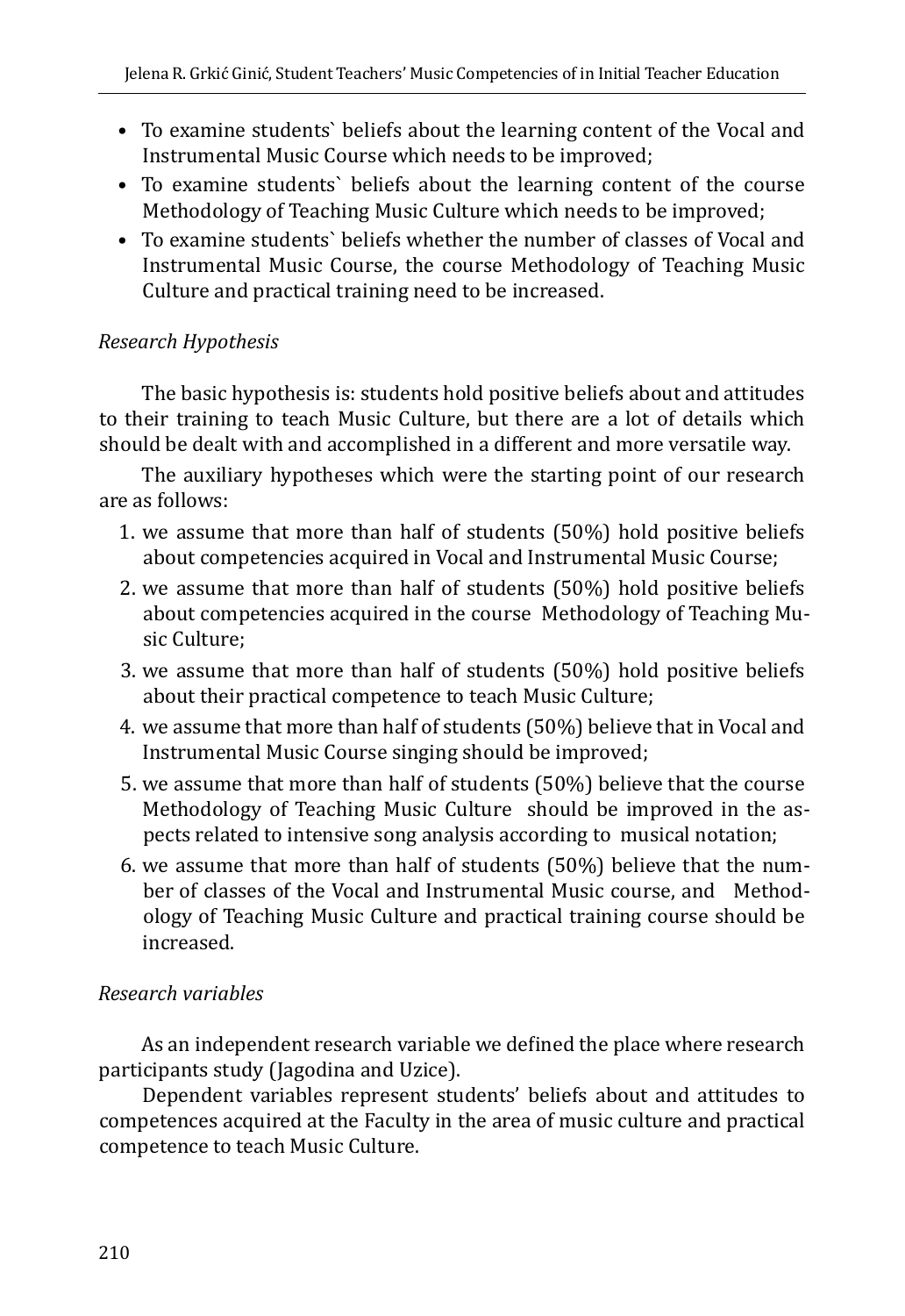#### *Research Methods and Instruments*

For the research purposes we used a descriptive-analytical method, survey, and scaling techniques. The instrument which was specially designed for the research purposes consisted of a Likert-type 5-point scale, ranking and single selection questions. It was conceived to enable the collection of empirical data necessary to improve the quality of teaching, with students answering the questions and thus expressing their beliefs about and attitudes to acquiring competencies in Vocal and Instrumental Music Course, the course Methodology of Teaching Music Culture and practical training for teaching Music Culture in primary schools. Their attitudes were classified in segments important for students' professional education in music. Students answered the questions by circling one of the answers given in the 5-point scale – strongly disagree (1), disagree (2), neither agree nor disagree (3), agree (4) and strongly agree (5). The survey was anonymous, whereby objectivity was ensured.

Statistics procedures belonging to the field of descriptive statistics which were used, are the following: frequencies, percentage, measures of average (arithmetic mean and median) and their measures of variability (standard deviation, quartiles, variation quotient). For testing the null hypothesis we used the Mann-Whitney Test and the Chi-Square Test. Survey results were statistically processed using the SPSS software package.

#### *Research Sample*

The research included 92 full-time student teachers attending academic year four of the study programme: Teacher at the Faculty of Education in Jagodina (42) and the Faculty of Education in Užice (50). This generation of students had enrolled in the Faculty in the academic year 2015/16. The research sample was planned, since the students attending year four had already completed the Vocal and Instrumental Music Course and the course Methodology of Teaching Music and attended practical training, i.e. attended or delivered practical lessons in Music Culture.

Considering the fact that teaching music at Faculties of Education was organized to provide students with the best possible and the most efficient professional training, we assumed that it was important for students to do a self-evaluation of their practical training and express their beliefs about their professional competencies. On the other hand, we wanted to compare the attitudes of student teachers from two different Faculties of Education.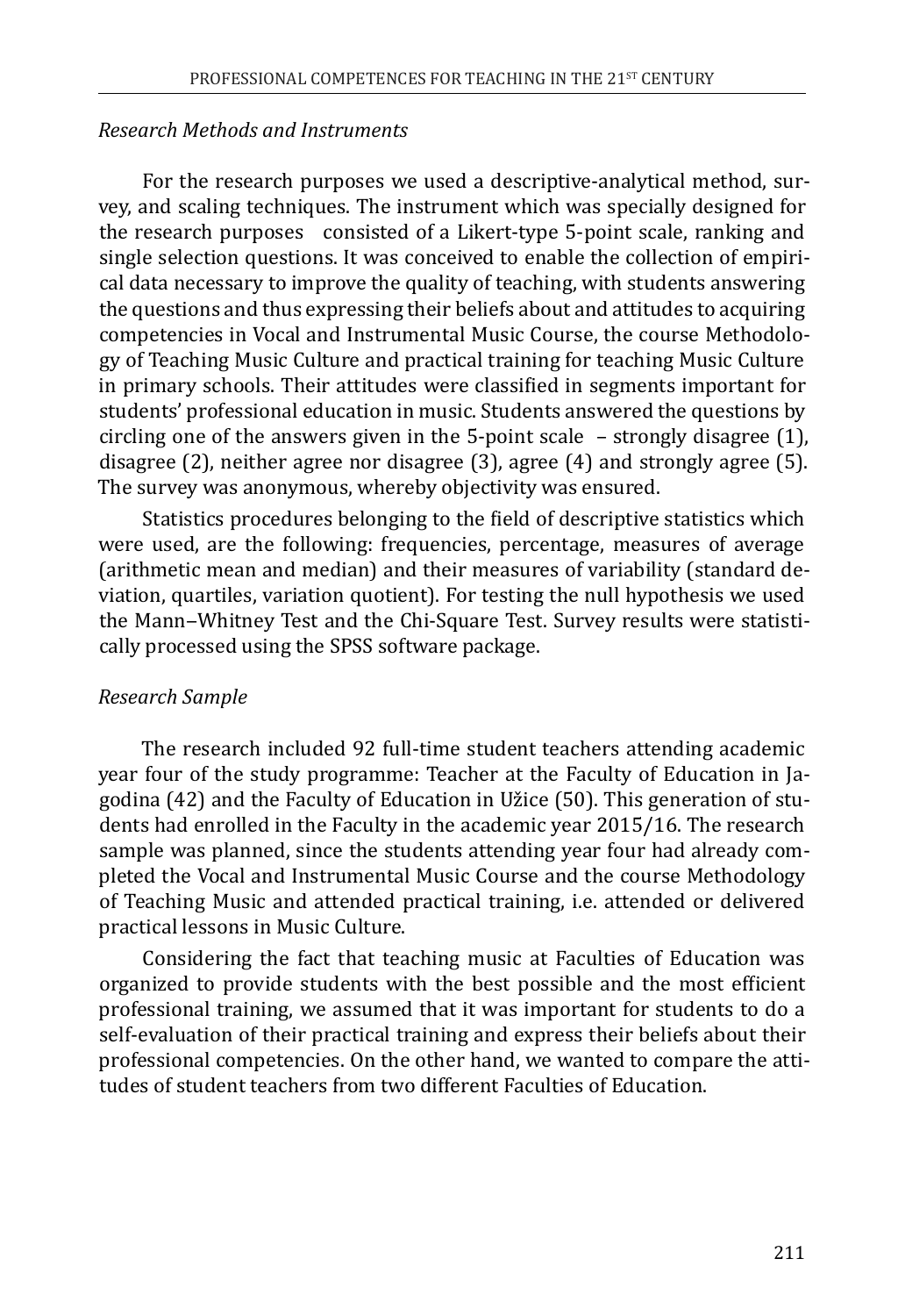## **Research Results**

Th first part of the Opinion Scale which we used in the research to analyze students' opinions is related to competencies acquired in the Vocal and Instrumental Music Course as a basic course in teaching music. We examined the influence of the above mentioned course on their understanding of how to apply the knowledge they acquired at the Faculty, on improving students` competences in the field of music theory and their practical skills (singing, playing an instrument, performance of rhythmic exercises) which they will find useful when teaching. The results are presented in Table 1.

| Vocal and Instrumental Music Course                        | M    |          | Percentiles |      |      |  |  |
|------------------------------------------------------------|------|----------|-------------|------|------|--|--|
| has helped me:                                             |      | $\sigma$ | 25          | Мd   | 75   |  |  |
| to become familiar with the basics of<br>music theory      | 4.20 | .92      | 4.00        | 4.00 | 5.00 |  |  |
| to learn basic concepts in music                           | 4.43 | .77      | 4.00        | 5.00 | 5.00 |  |  |
| to learn how to play an instrument<br>with both hands      | 4.09 | 1.04     | 4.00        | 4.00 | 5.00 |  |  |
| to be able to write a rhythmic exercise<br>independently   | 4.13 | .95      | 4.00        | 4.00 | 5.00 |  |  |
| to be able to perform a rhythmic<br>exercise independently | 4.16 | .89      | 4.00        | 4.00 | 5.00 |  |  |
| to perform a song parlato                                  | 3.87 | 1.03     | 3.00        | 4.00 | 5.00 |  |  |
| to play a children's song properly                         | 4.24 | .87      | 4.00        | 4.00 | 5.00 |  |  |
| to sing a children's song properly                         | 4.03 | 1.05     | 4.00        | 4.00 | 5.00 |  |  |
| to analyze a children's song<br>independently              | 4.05 | 1.01     | 4.00        | 4.00 | 5.00 |  |  |

*Table 1: Student teachers´ beliefs about competencies acquired in the Vocal and Instrumental Music Course* 

On the basis of the students´ answers presented in Table 1, we can notice that a large number of participants agree with the statement that Vocal and Instrumental Music Course helped them to acquire competencies in the basics of music theory and practical skills. Students most positive attitudes refer to the knowledge of elementary music theory, which is the foundation for further learning music, while they are less certain when it comes to performing songs *parlato*. Knowing that performing *parlato* is very demanding and complex and implies a technique of rhythmic reading of a musical notation while beating the bars, so it needs more attention. *Parlato* is developed through comparative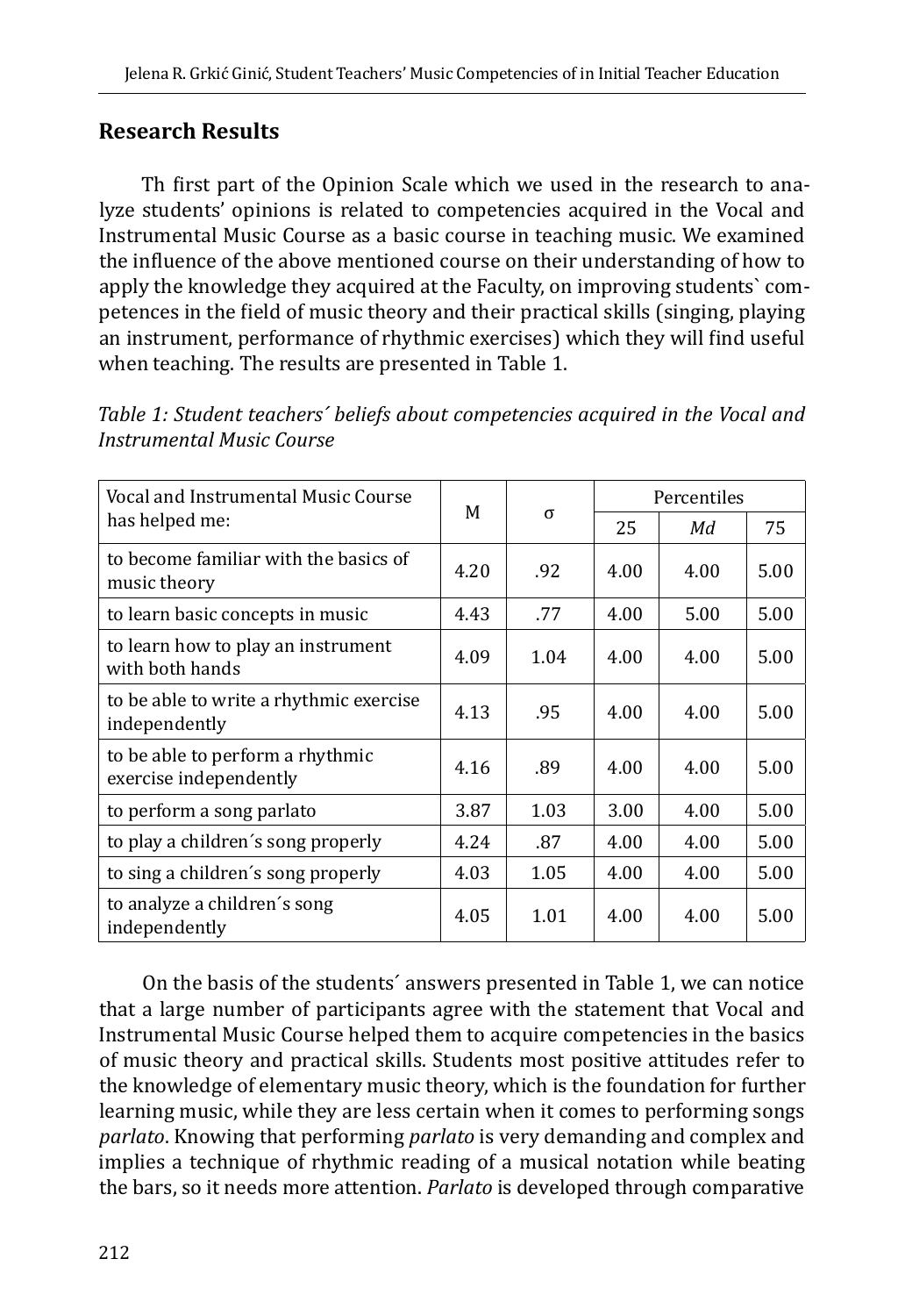procedures – practising the letter notation and working on the rhythm. Clearly, students have to practise on their own as well, at home, but with the help of continual work, performing *parlato* might be improved.

On the whole, students hold positive beliefs about competencies acquired in the Vocal and Instrumental Music Course, which is shown by the median values (Md = 4), thus confirming our primary auxiliary hypothesis.

However, we compared beliefs of student teachers' from both Faculties about competences acquired in the Vocal and Instrumental Music Course and came to a conclusion that the null hypothesis was proved in all cases except for one – when it comes to writing a rhythmic exercise independently (Table 2).

## *Table 2: Mann-Whitney Test results*

| Vocal and Instrumental<br>Music Course helped me:         | Mann-Whitney | Wilcoxon W |          | Asymp. Sig.<br>$(2-tailed)$ |
|-----------------------------------------------------------|--------------|------------|----------|-----------------------------|
| to be able to write a rhythmic<br>exercises independently | 730.000      | 2005.000   | $-2.681$ | .007                        |

Research results show that student teachers from the Faculty of Education in Uzice are less certain when it comes to writing a rhythmic exercise independently (Table 3).

*Table 3: Measures of average according to the faculty in reference to the participant`s place of studying* 

| Vocal and Instrumental Music Course helped me to be able to write a rhythmic<br>exercises independently |      |    |      |      |  |  |  |  |
|---------------------------------------------------------------------------------------------------------|------|----|------|------|--|--|--|--|
| Place of studying<br>Мd<br>N<br>М<br>σ                                                                  |      |    |      |      |  |  |  |  |
| Faculty of Education, Užice                                                                             | 3.88 | 50 | 1.02 | 4.00 |  |  |  |  |
| Faculty of Education, Jagodina                                                                          | 4.42 | 42 | .76  | 5.00 |  |  |  |  |
| Total                                                                                                   | 4.13 | 92 | .95  | 4.00 |  |  |  |  |

The rhythm-related problem can be connected with the previous problem (*parlato* performance of a song). If the rhythm is successfully dealt with, reading the musical notation will be spontaneous and easy to perform. Working on the rhythm has to be gradual and adapted to student`s individual abilities. First, it needs to be correlated with the speech rhythm and movements, followed by practicing even pulsation, then grouping into wholes which leads to metric configuration, and then to various divisions of rhythmical units which create figures of various types. In this way, various rhythmic patterns are acquired and can be written down by students on their own.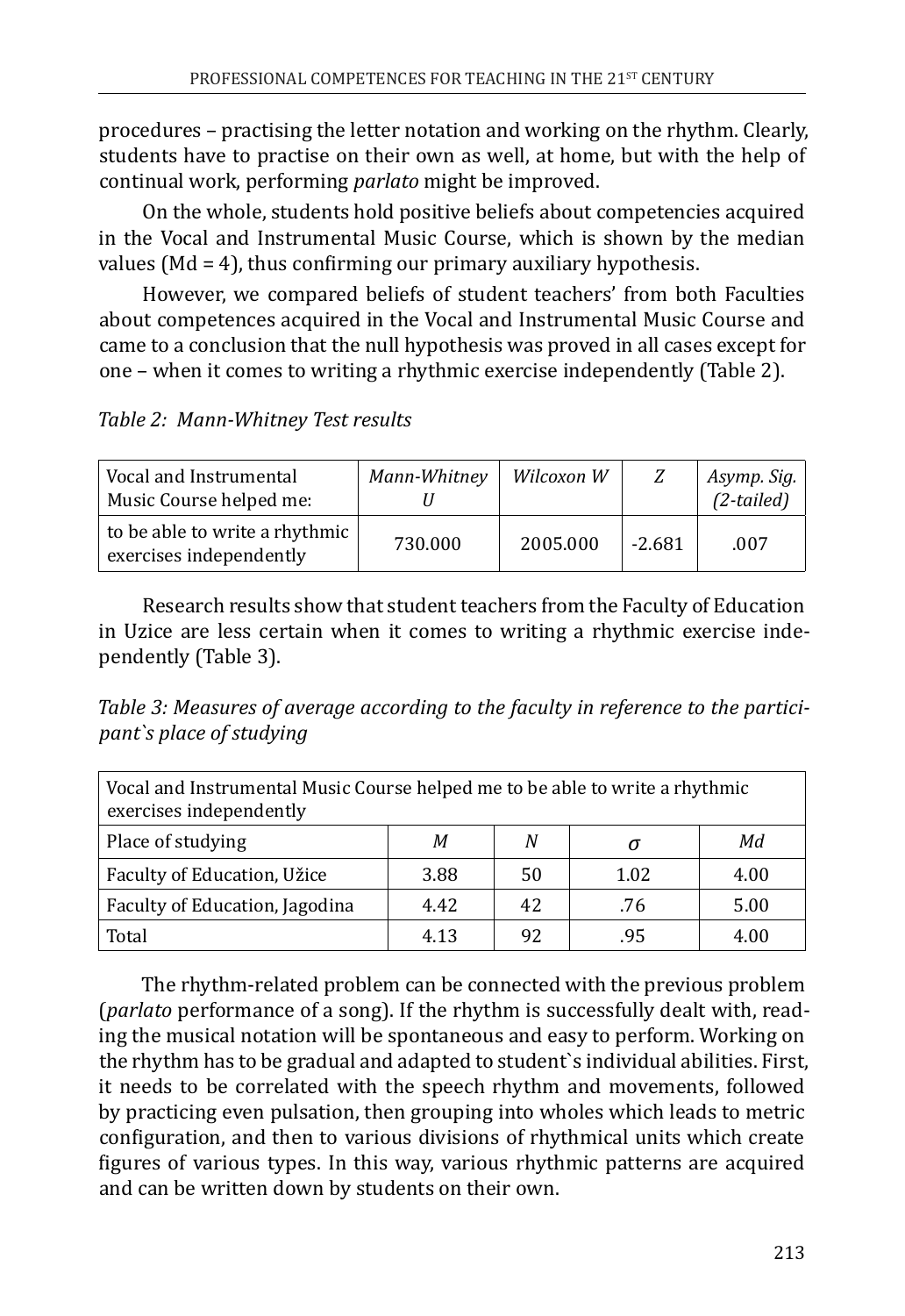The second part of the opinion scale was used for analyzing students' beliefs about competences acquired in the course Methodology of Teaching Music Culture, i.e. if they can make the appropriate choice of teaching methods depending on the nature of curricular content, if they can choose successfully the most efficient forms of teaching, if they know how to use the Internet in order to find pictures, information, and musical notation examples they need, what their beliefs about their ability to use and choose the appropriate literature for preparation and delivery of Music Culture classes are, and how much the course Methodology of Teaching Music influenced their interest in choosing the job of a teacher as a vocation. Collected data relating to the above mentioned segments of students` methodical training can be best perceived from Table 4.

| Table 4: Students' beliefs about competencies acquired in the course Methodology |
|----------------------------------------------------------------------------------|
| of Teaching Music                                                                |

| The Course Methodology of Music culture:                                                          |      |          | Percentiles |      |      |  |
|---------------------------------------------------------------------------------------------------|------|----------|-------------|------|------|--|
|                                                                                                   |      | $\sigma$ | 25          | Мd   | 75   |  |
| is very important for our professional training                                                   | 4.22 | .95      | 4.00        | 4.00 | 5.00 |  |
| helped me to choose appropriate teaching meth-<br>ods depending on the nature of learning content | 4.18 | .90      | 4.00        | 4.00 | 5.00 |  |
| helped me to choose and combine successfully<br>forms of teaching                                 | 4.04 | .88      | 4.00        | 4.00 | 5.00 |  |
| helped me to use and choose appropriate peda-<br>gogical and professional literature              | 3.91 | .92      | 3.00        | 4.00 | 5.00 |  |
| helped me to obtain information, pictures, musical<br>notations etc. from the Internet            | 3.82 | 1.14     | 3.00        | 4.00 | 5.00 |  |
| Increased my interest in working as a teacher                                                     | 4.05 | .93      | 4.00        | 4.00 | 5.00 |  |

As for the choice and combination of teaching methods and forms, the importance that the course Methodology of Teaching Music Culture has for the professional training and increasing interest in working as a teacher, student teachers are quite certain. Most students said that they agree, which is supported by the median value ( $Md = 4$ ), thus proving our second auxiliary hypothesis.

However, students showed least certainty when it came to the choice of professional and pedagogical literature for lesson planning, as well as their ability to collect necessary pictures, information, and notation examples using the Internet. We assume that these types of students' answers can be explained by the lack of contemporary (music) literature, and because the literature which is in use at the moment is old and only a few copies or none can be found in our libraries. Furthermore, song collections are also old and most of them are not used in modern teaching. Notation records of children's songs used in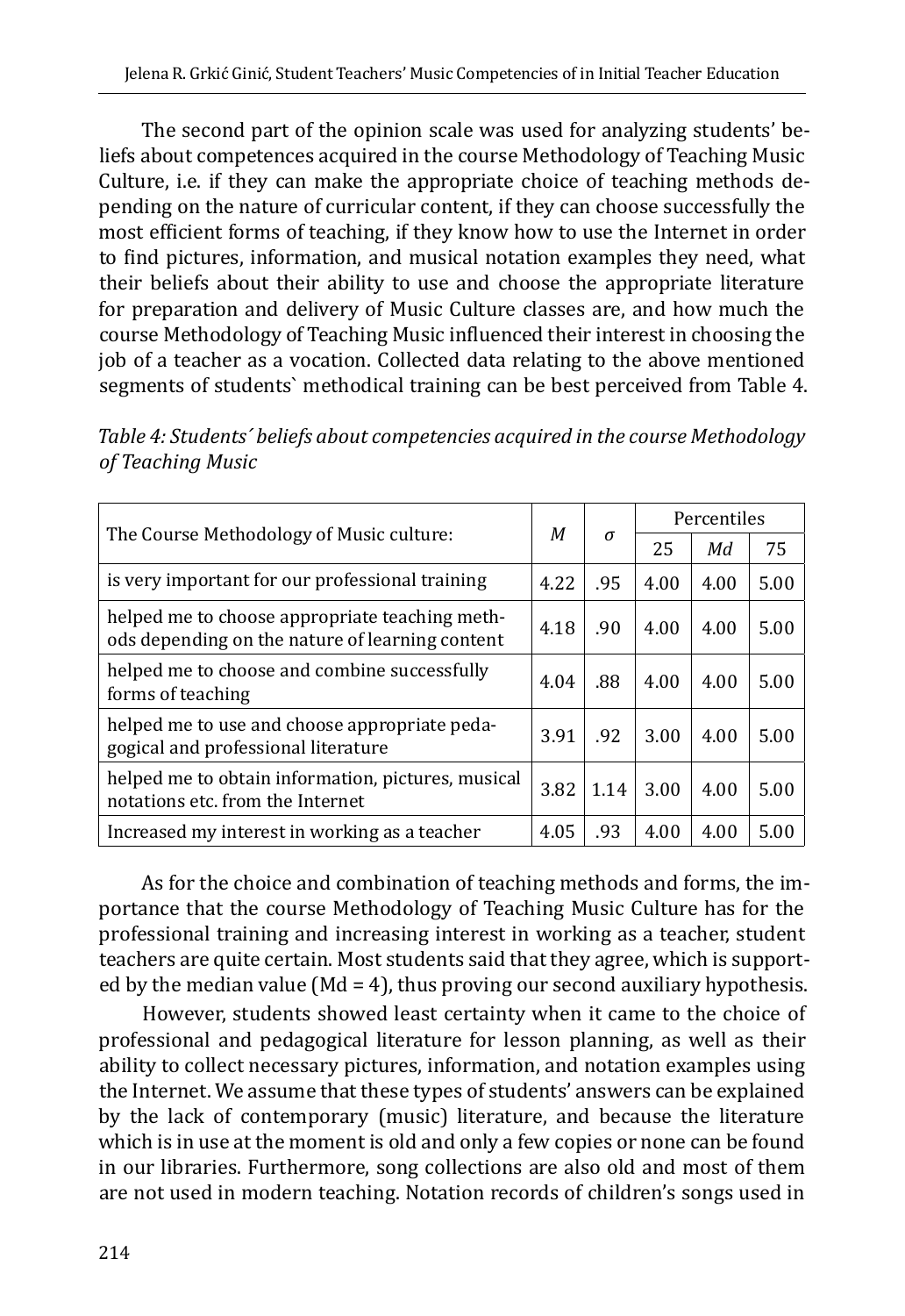teaching Music Culture are very rarely found on the Internet, and students do not have such music abilities to write down by themselves the notation text of a song based on listening only, thus they are forced to ask their professors for help when preparing a music lesson.

We compared beliefs of student teachers from both Faculties about acquiring competencies in the course of Methodology of Teaching Music Culture and testing of the null hypothesis shows insignificant statistical differences.

The third part of the survey was designed with the intention to perceive students' attitudes to their training to prepare a music lesson plan in primary schools, and according to their practical training to deliver a music lesson. Because of the fact that survey participants attend or deliver practical music lessons, we wanted to find out what their attitude to their abilities to plan and prepare music lessons is. The research data we obtained is presented in Table 5.

| Table 5: Student teachers' attitudes to practical training to teach Music Culture |  |  |  |
|-----------------------------------------------------------------------------------|--|--|--|
|-----------------------------------------------------------------------------------|--|--|--|

|                                                                                           |      |      | Percentiles |      |      |
|-------------------------------------------------------------------------------------------|------|------|-------------|------|------|
|                                                                                           | M    | σ    | 25          | Мd   | 75   |
| I understand how to apply the knowledge acquired<br>at faculty                            | 4.11 | .89  | 4.00        | 4.00 | 5.00 |
| I can make independently a yearly plan for teaching<br>Music Culture                      | 3.44 | 1.20 | 3.00        | 4.00 | 4.00 |
| I can make independently a monthly plan for teach-<br>ing Music Culture                   | 3.53 | 1.08 | 3.00        | 4.00 | 4.00 |
| I can successfully divide the learning content into<br>logical units                      | 3.94 | .94  | 3.00        | 4.00 | 5.00 |
| I can independently create the methodical concept of<br>a music lesson                    | 4.21 | .97  | 4.00        | 4.00 | 5.00 |
| I can successfully apply the acquired knowledge<br>when specifying goals and tasks        | 4.21 | .91  | 4.00        | 4.00 | 5.00 |
| I can independently choose and make some teaching<br>materials                            | 4.26 | .83  | 4.00        | 4.00 | 5.00 |
| I can successfully deal with methodical procedures<br>and methods for motivating children | 4.26 | .91  | 4.00        | 4.00 | 5.00 |
| I can independently prepare a lesson plan for Music<br>Culture                            | 4.30 | .94  | 4.00        | 5.00 | 5.00 |
| I can independently prepare and deliver a Music Cul-<br>ture lesson                       | 4.43 | .84  | 4.00        | 5.00 | 5.00 |
| I understand the importance of writing daily lesson<br>plans for direct educational work  | 4.00 | .98  | 4.00        | 4.00 | 5.00 |
| my competence has been significantly improved                                             | 4.21 | .99  | 4.00        | 4.00 | 5.00 |
| my assessment of the practical experience gained in<br>classes is positive                | 4.44 | .97  | 4.00        | 5.00 | 5.00 |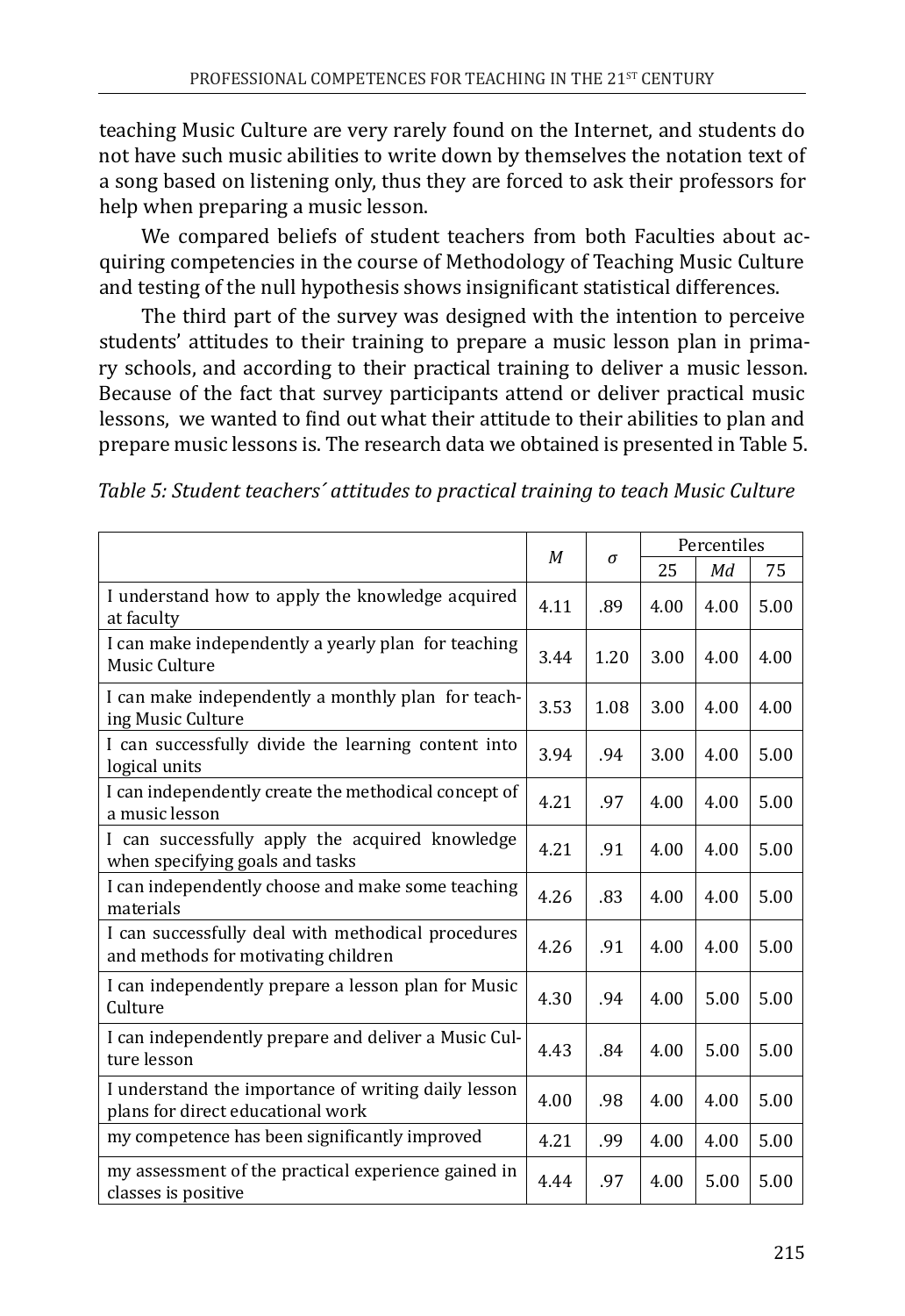Students had positive attitudes about their ability to independently create a methodical concept of a lesson, make a lesson plan, use various methodical procedures, teaching materials and deliver a music lesson. Such attitude was not a surprise to us, since students often come up with methodical concept of lessons, attend various lessons every day, or make lesson plans for their practical lectures. Median value (Md = 4) suggest that students' attitudes to practical training to teach Music Culture is mainly positive, thus confirming our third auxiliary hypothesis.

On the other hand, as for students`ability to make a yearly and monthly plan, and to divide the monthly plan into logical units, students are mostly hesitant. The research shows that student teachers from the Faculty of Education in Jagodina are not confident enough about lesson planning in teaching Music (Table 6.).

|                                                                            | Faculty of Education,<br>Užice |    |          | Faculty of Education,<br>Jagodina |      |    |          |      |
|----------------------------------------------------------------------------|--------------------------------|----|----------|-----------------------------------|------|----|----------|------|
|                                                                            | М                              | N  | $\sigma$ | Мd                                | M    | N  | $\sigma$ | Мd   |
| I can make independently<br>a yearly plan for teaching<br>Music Culture    | 3.98                           | 50 | 1.12     | 4.00                              | 2.81 | 42 | .99      | 3.00 |
| I can make independently<br>a monthly plan for teach-<br>ing Music Culture | 4.00                           | 50 | 1.01     | 4.00                              | 2.98 | 42 | .90      | 3.00 |
| I can successfully divide<br>the learnign content into<br>logical units    | 4.12                           | 50 | 1.02     | 4.00                              | 3.74 | 42 | .80      | 4.00 |

*Table 6: Measures of average according to Faculties in reference to the participant´s place of studying* 

The reason for this could be the fact that students are provided with mainly theoretical knowledge of global and monthly plans. Taking into account a rather small number of classes of Methodology of Teaching Music Culture and practical training, and a lot of learning content which needs to be implemented, leads us to the conclusion that students´ knowledge of how to plan teaching remains only at theoretical level, without practical training on how to make these teaching plans.

Within the research framework on students' beliefs about and attitudes towards competencies acquired during studies in the field of Music Culture, we were interested in analyzing students beliefs about the need to change the share of certain contents, i.e. which contents from Vocal and Instrumental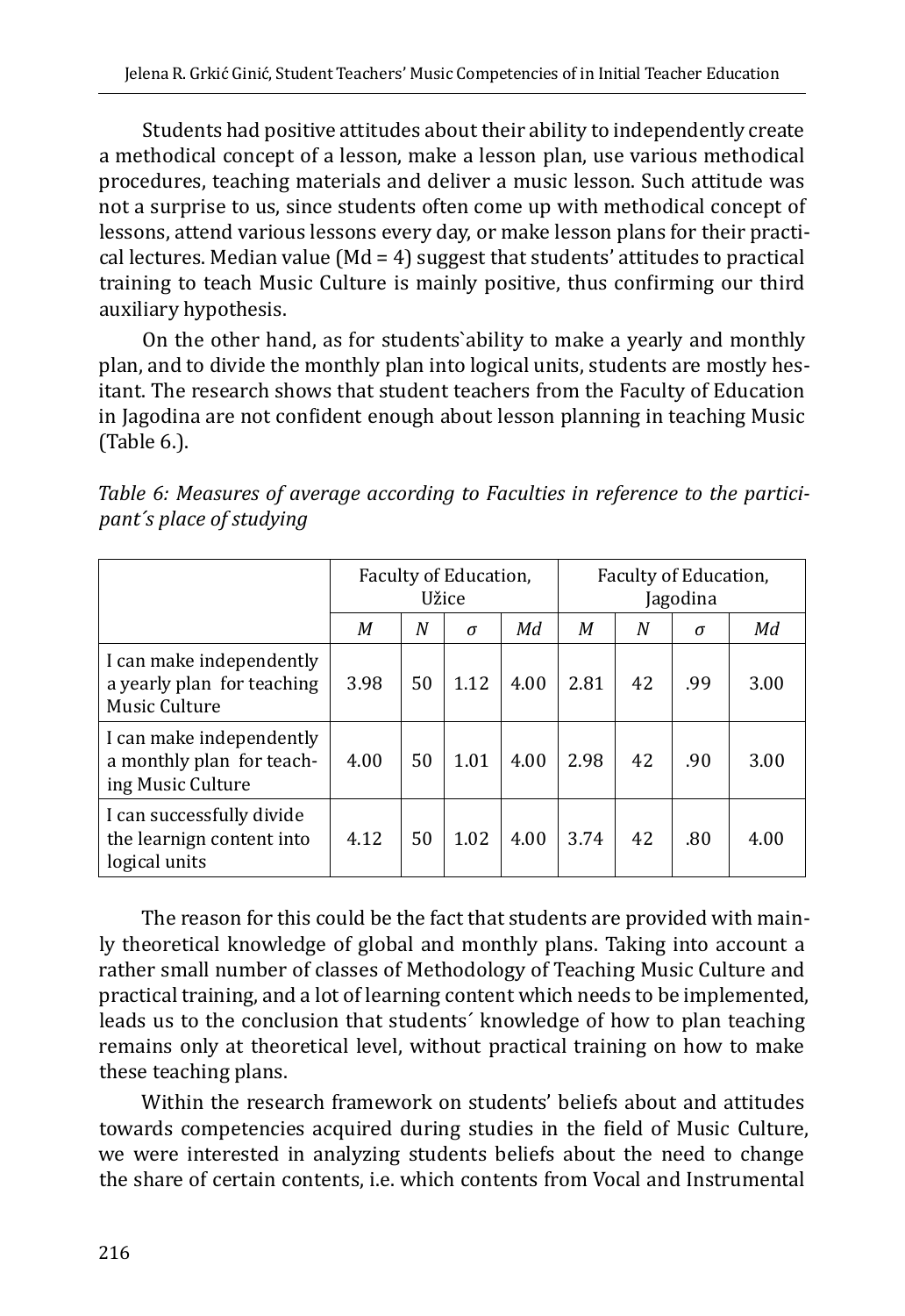Music Course and the course Methodology of Teaching Music Culture should be improved, in order to improve knowledge and skills, as well as competences.

As for the need to intensify the learning content in Vocal and Instrumental Music Course, students gave priority to playing an instrument, music theory, and singing, respectively (Table 7).

| Table 7: Students' beliefs about contents of Vocal and Instrumental Music Course |  |
|----------------------------------------------------------------------------------|--|
| which should be improved                                                         |  |

|                          | V<br>М<br>$\sigma$ |     | Percentiles |      |      |      |  |
|--------------------------|--------------------|-----|-------------|------|------|------|--|
|                          |                    |     |             | 25   | Мd   | 75   |  |
| Playing an<br>instrument | 1.85               | .82 | 44,32       | 1.00 | 2.00 | 3.00 |  |
| Singing                  | 2.15               | .81 | 40,97       | 1.00 | 2.00 | 3.00 |  |
| Music<br>theory          | 2.00               | .81 | 40,50       | 1.00 | 2.00 | 3.00 |  |

We assumed that majority of participants would choose singing as the learning content which should be improved. Singing is indeed a dominant music activity which was given most space in teaching Music Culture, thus presuming that the development of children's music potential depends on teachers´ knowledge and skills, as well as their attitude towards singing and adopting the habit of singing. It was proven in practice that many students lack self-confidence or are afraid to sing in front of their colleagues or children, giving the excuses such as *I don't have a nice voice* or *I can't sing.* On the other hand, we were terrified by the fact that a large percentage of students enrolled in the Faculty has a voice range between a quarta and quinta (people aged 19 or 20). However, research showed different results. Th majority of students believed that they needed to be more engaged in classes where they learn to play an instrument, although most of the time in Vocal and Instrumental Music Course is dedicated to this activity, by which the fourth special hypothesis has not been proved. This belief is based on the fact that a very large groups of students attend practical classes. In comparison to music schools, teaching to play an instrument at Faculties of Education is not individual and a professor does not have much time to dedicate to each student. A student is instructed how to continue on his own. On the other hand, it seems to us that being able to play an instrument well is a valid students' alternative to not being able to sing well.

Results of the research into students' beliefs about the learning content which should be improved in the course Methodology of Teaching Music Culture are presented in Table 8.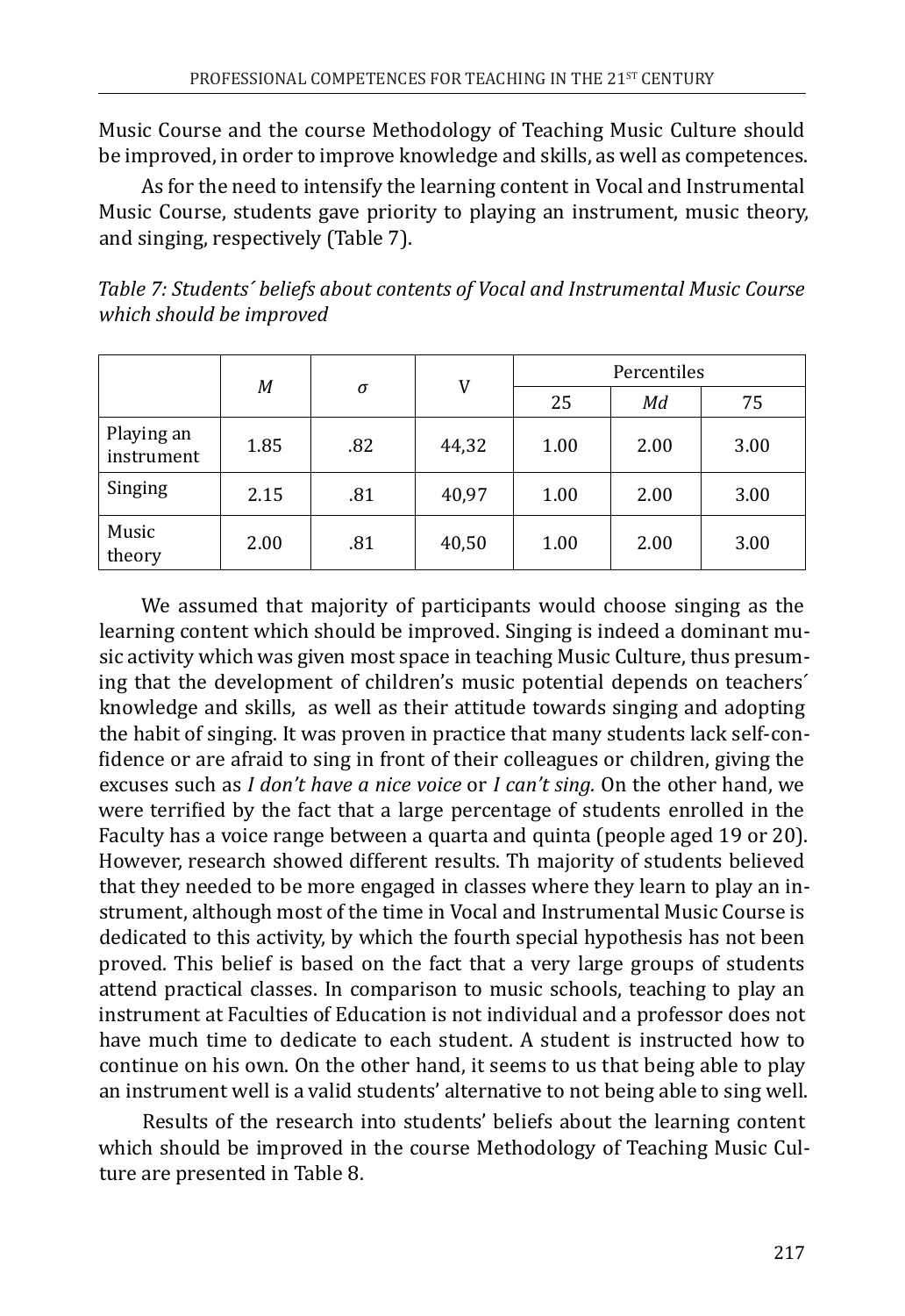|                                         | М    |      |       | V    | Percentiles |      |  |  |
|-----------------------------------------|------|------|-------|------|-------------|------|--|--|
|                                         |      | σ    |       | 25   | Мd          | 75   |  |  |
| song analysis based on hearing          | 2.73 | 1.19 | 43,58 | 2.00 | 3.00        | 4.00 |  |  |
| song analysis based on musical notation | 2.29 | 1.25 | 54,58 | 1.00 | 2.00        | 4.00 |  |  |
| listening to music                      | 2.60 | .98  | 37.69 | 2.00 | 3.00        | 3.00 |  |  |
| children's creative work                | 2.38 | .99  | 41.59 | 2.00 | 2.00        | 3.00 |  |  |

*Table 8: Students´ beliefs about contents in the course Methodology of Teaching Music Culture which should be improved*

Most students chose to analyse a song according to the musical notation. Analysis of a song according to the musical notation is one of the most difficult tasks in teaching Music Culture because successful completion of this task requires combining theoretical and practical knowledge. The fact that a successful analysis of a song according to the musical notation depends on students' music abilities, theoretical and practical literacy, this subject matter is closely connected to the Vocal and Instrumental Music Course. Our assumption matches students´s beliefs, thus confirming our fifth auxiliary hypothesis.

Considering values of a standard deviation, the relation between a standard deviation and arithmetic mean which can be expressed through the variation quotient (*V*), presented in Tables 7 i 8, we come to a conclusion that participants hold heterogeneous beliefs about course contents which need to be improved. Although research results give advantage to particular contents, participants classified the contents given differently, since their needs to intensify particular learning content are different, which leads us to a conclusion that it is necessary to take different needs of students into account.

We examined students' beliefs about the need to increase the number of classes in Vocal and Instrumental Music Course, the course Methodology of Teaching Music Culture and practical training. Research results are presented in Figure 1.



*Figure 1. Students beliefs about the increased number of classes*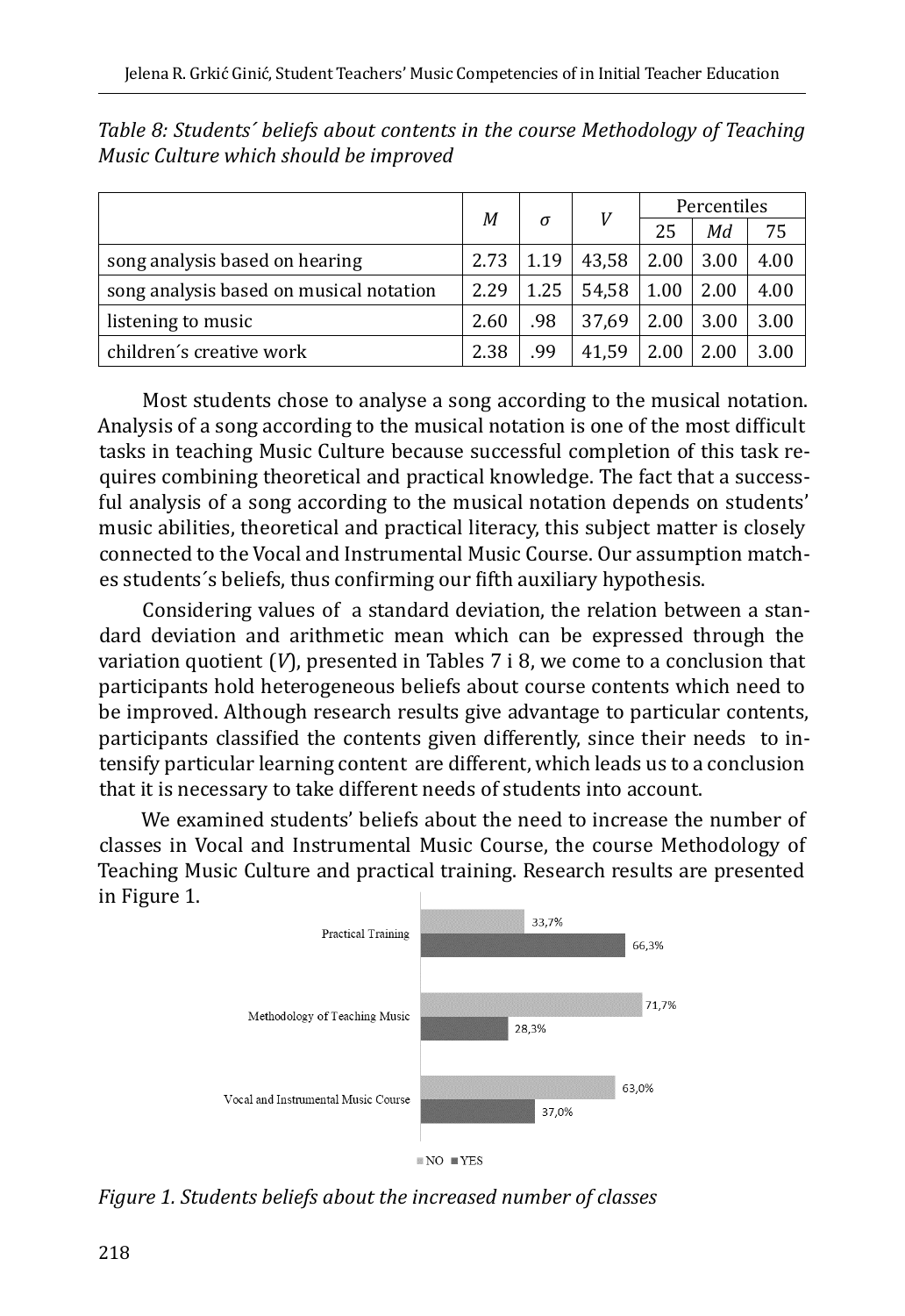Most students (66.3%) said that an incresed number of classes should be introduced in practical training. Such students` beliefs were absolutely expected, knowing that at the most they deliver independently two lessons of Music Culture during the academic year four. All study programmes have the same goal, and that is to acquire necessary knowledge and professional competences, but the lack of practical work is an impediment to the practical application of knoweldge and skills acquired at the Faculty. Thus it is necessary to pay special attention to students' practical training in the natural conditions and authentic environment which is going to be their workplace in the future – i.e. primary schools.

## **Conclusion**

The starting point of this research is grounded in the attitude that a competent teacher can teach Music Culture in a primary school, while teachers' competence is grounded in proper education acquired during undergraduate academic studies. In order to discover the beliefs and attitudes of students at Faculties of Education in Jagodina and Uzice, to competences for teaching Music Culture which are acquired in initial [undergraduate] class teacher education, we found data which can be interpreted as positive, but nevertheless needs to be dealt with special attention.

Generally, students hold positive beliefs about competencies acquired in Vocal and Instrumental Music Course and the course Methodology of Teaching Music Culture, except for the rhythm-based areas, i.e. when they have to write independently a rhythmical exercise and do a *parlato* exercise. We need to pay more attention to these areas or use different teaching methods in order to improve skills.

Students' beliefs about all segments of practical training to teach Music Culture are mainly positive. Students feel insecure about lesson planning (preparation of yearly and monthly plans). Knowing that well prepared lesson plans increase efficiency of teaching and lead to better results, additional attention should be paid to lesson planning.

Students are satisfied with the number of classes dedicated to music courses (Vocal and Instrumental Music Course and the course Methodology of Teaching Music Culture), but emphasized the need to increase the number of practical training classes.

Research results are very encouraging, but the question is how objective or realistic students can be when evaluating their practical abilities. On the other hand, if students are satisfied with the music knowledge acquired at the Faculty, what happens when they start their professional career, and why do not they apply the acquired knowledge when teaching music?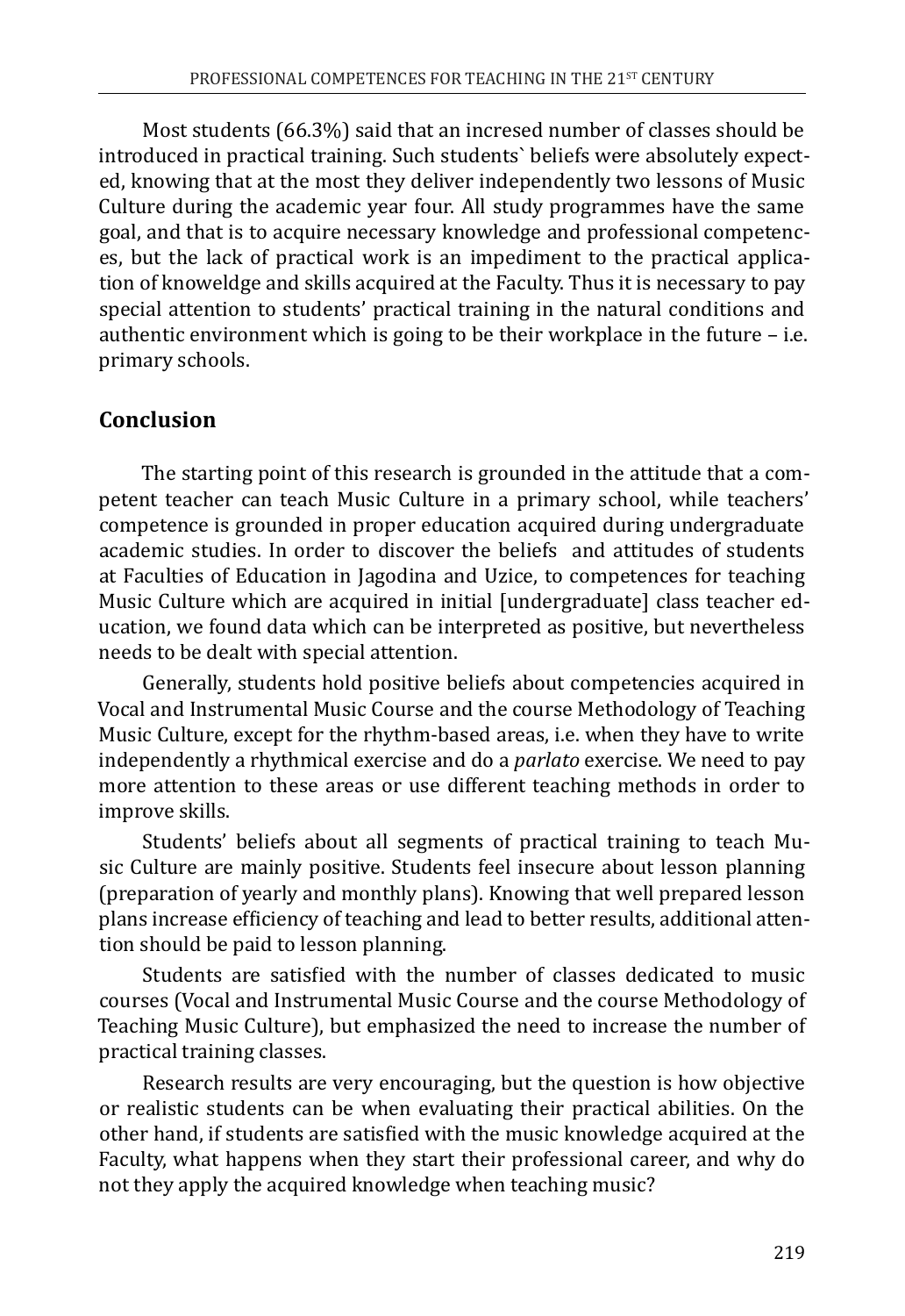Although we can be satisfied with the obtained research results, we have to be aware of the fact that the school subject Music Culture is neglected in primary schools, with a possible cause lying in teachers having insufficient music education. Unlike other courses at undergraduate academic studies, music courses are specific and require special skills (singing, playing an instrument, music literacy). Students of mixed abilities enroll in Faculties of Education, without any previous music experience. A modern school sets very high training standards for teachers who should possess necessary performing and teaching skills, who are able to accomplish all artistic and educational tasks professionally. In order to discover the creative potential of an individual when preparing experts of this profile, the educational process needs to be continually improved and adjusted to contemporary requirements (Нургаянова [Nurgaianova] 2010).

## **References**

Барышникова, О. В. (2012). *Формирование музыкаьно-творической компетентности будущего улителя музыки как психолого-педагогическая проблема.* Retrieved February 2018, from: [http://www.fundamental-research.ru/pdf/2012/11-](http://www.fundamental-research.ru/pdf/2012/11-6/30796.pdf) [6/30796.pdf](http://www.fundamental-research.ru/pdf/2012/11-6/30796.pdf)

Белоусова Н. В. (2012). Особености информационной компетентности педагога-музыканта. *Теория и практика общественного развития* (2012, No 1), Retrieved November 2016, from: [https://cyberleninka.ru/article/v/](https://cyberleninka.ru/article/v/osobennosti-informatsionnoy-kompetentnosti-pedagoga-muzykanta) [osobennosti-informatsionnoy-kompetentnosti-pedagoga-muzykanta](https://cyberleninka.ru/article/v/osobennosti-informatsionnoy-kompetentnosti-pedagoga-muzykanta)

Despotović, M. (2010): *Razvoj kurikuluma u stru*č*nom obrazovanju*. Beograd: Filozofski fakultet

Grkić, J. (2012). Uporedna analiza studijskih programa visokih škola za obrazovanje učitelja i nastavnika za izvodjenje nastave muzičke kulture, *Uzdanica*, god. IX, br. 2, Jagodina: Fakultet pedagoških nauka, 201-215.

Kane, J. (2005). New ways of "training" in primary school music education: Results and implications of a longitudinal research study. *National Conference of the Australian Association for Research in Education, Parramatta*, 1‒16. Retrieved December 2018, from: [www.aare.edu.au/05pap/kan05133.pdf](http://www.aare.edu.au/05pap/kan05133.pdf)

*Knjiga predmeta – osnovne akademske studije Učitelj*, Jagodina: Fakultet pedagoških nauka, Retrieved October 2016, from: [https://pefja.kg.ac.rs/wp-content/up](https://pefja.kg.ac.rs/wp-content/uploads/Knjiga%20predmeta/OASU.pdf)[loads/Knjiga%20predmeta/OASU.pdf](https://pefja.kg.ac.rs/wp-content/uploads/Knjiga%20predmeta/OASU.pdf)

*Knjiga predmeta – osnovne akademske studije Učitelj*, Užice: Pedagoški fakultet, Retrieved January 2017, from: [http://www.pfu.kg.ac.rs/files/Fakultet/Akreditacija/](http://www.pfu.kg.ac.rs/files/Fakultet/Akreditacija/Kniga%20pred%20i%20nas/Ucitelj/Prilog%205.2%20U.pdf) [Kniga%20pred%20i%20nas/Ucitelj/Prilog%205.2%20U.pdf](http://www.pfu.kg.ac.rs/files/Fakultet/Akreditacija/Kniga%20pred%20i%20nas/Ucitelj/Prilog%205.2%20U.pdf)

Козырева Л. П. (2008). *Педагогические условия формирования профессиональной компетентности будущего учителя музыки, диссертация*, Елец: Елецкий государственный университет им. И. А. Бунина, Retrieved December 2017, from: [http://](http://nauka-pedagogika.com/pedagogika-13-00-08/dissertaciya-pedagogicheskie-usloviya%20formirovaniya-professionalnoy-kompetentnosti-buduschego-uchitelya-muzyki) [nauka-pedagogika.com/pedagogika-13-00-08/dissertaciya-pedagogicheskie-usloviya](http://nauka-pedagogika.com/pedagogika-13-00-08/dissertaciya-pedagogicheskie-usloviya%20formirovaniya-professionalnoy-kompetentnosti-buduschego-uchitelya-muzyki)  [formirovaniya-professionalnoy-kompetentnosti-buduschego-uchitelya-muzyki](http://nauka-pedagogika.com/pedagogika-13-00-08/dissertaciya-pedagogicheskie-usloviya%20formirovaniya-professionalnoy-kompetentnosti-buduschego-uchitelya-muzyki)